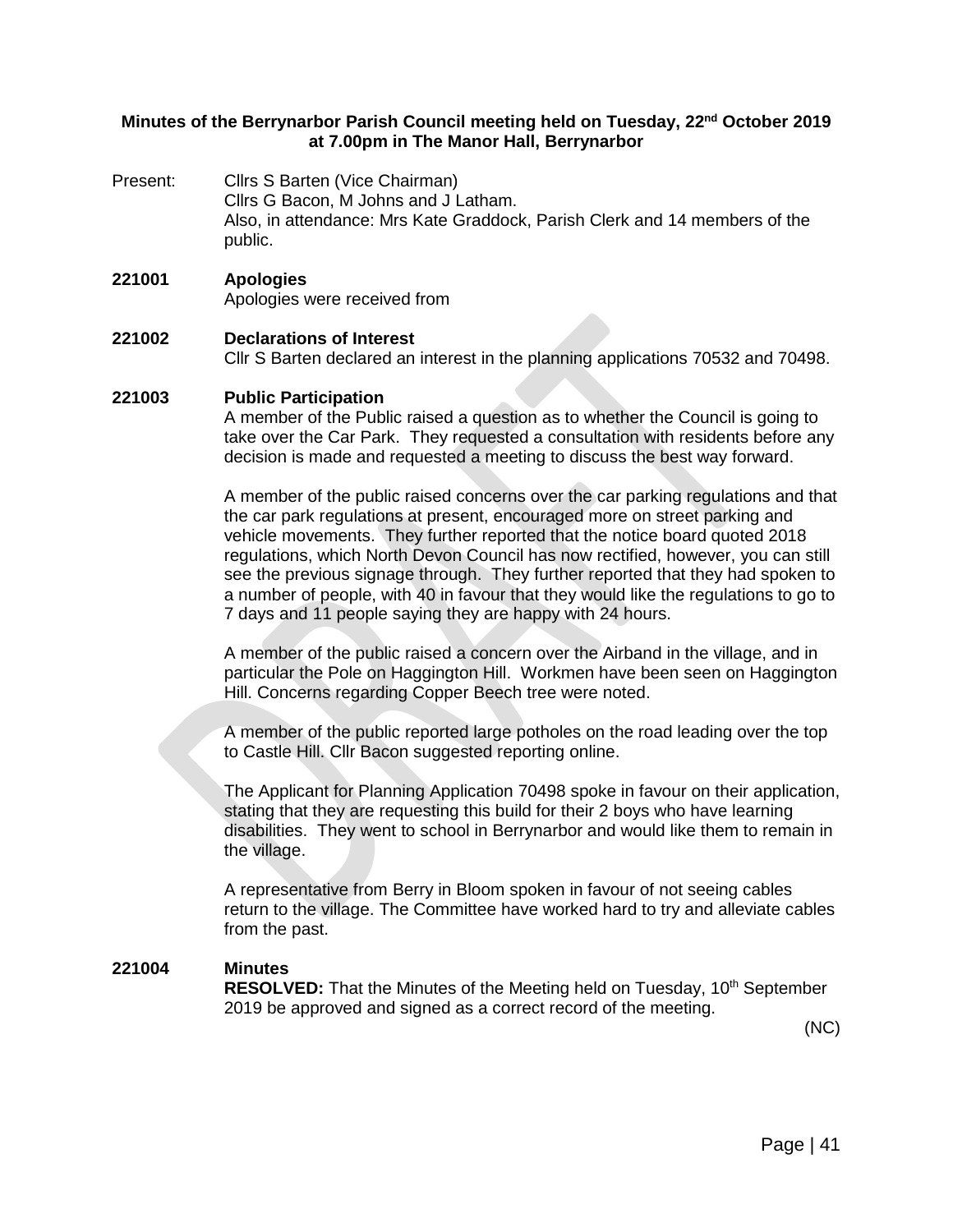## **221005 Co-option**

Members were circulated the application for Co-option prior to the meeting. **RESOLVED:** That Mr Nic Wright be co-opted onto Berrynarbor Parish Council.

(NC)

\*\*\* Mr Nic Wright signed his Declaration of Acceptance of Office and took his seat at the table. \*\*\*

#### **221006 Airband**

Members received a short presentation from representatives on the programme to date. It was noted that there was a meeting with North Devon Council due to be held in relation to works completed to date and proposed works. It was further noted, that there had been no desire to answer proposed works questions at the consultation event held in the Manor Hall on  $15<sup>th</sup>$  October and there were concerns over the impact on the environment.

Airband reported that funding is available to carry out the work and Berrynarbor is one of 57 sites. The route is nearly finished and Airband raised a question as to what impact means in relation to telecoms and the impact on the surrounding area.

Members raised questions, as to why you cannot use existing BT Open Reach underground systems, as there is an underground BT duct around Haggington Hill. However, Airband responded that the duct is broken and there isn't the time or energy from BT to repair this. After further discussion it was **RESOLVED:** That the Clerk liaise with Airband to organise a meeting with residents of the Village and Airband.

(NC)

## **221007 Reports**

## **a) Police**

- No reports were received.
- **b) County Councillor Miss A Davis** No reports were received.

## **c) District Councillor J Tucker**

Cllr J Tucker was unable to attend, however, informed the Clerk that the two parking tickets that were rescinded were due to the signage not being correct, however, this has been rectified.

#### **d) Play Area Inspections**

The broken bench still needs removing. The Oak Tree in the Recreation Field needs trimming.

#### **e) Manor Hall**

Cllr Johns asked whether any S106 monies had been received. The Clerk replied that nothing had been received as yet.

## **f) Footpaths Report**

It was reported that Footpath is 7 blocked off by fencing The Clerk replied that she would report this to the Public Rights of Way team, DCC. Also, in the Glebe Field the gates do not shut, the top one is twisted and the bottom one doesn't reach the latch. The Clerk replied that she would action these repairs.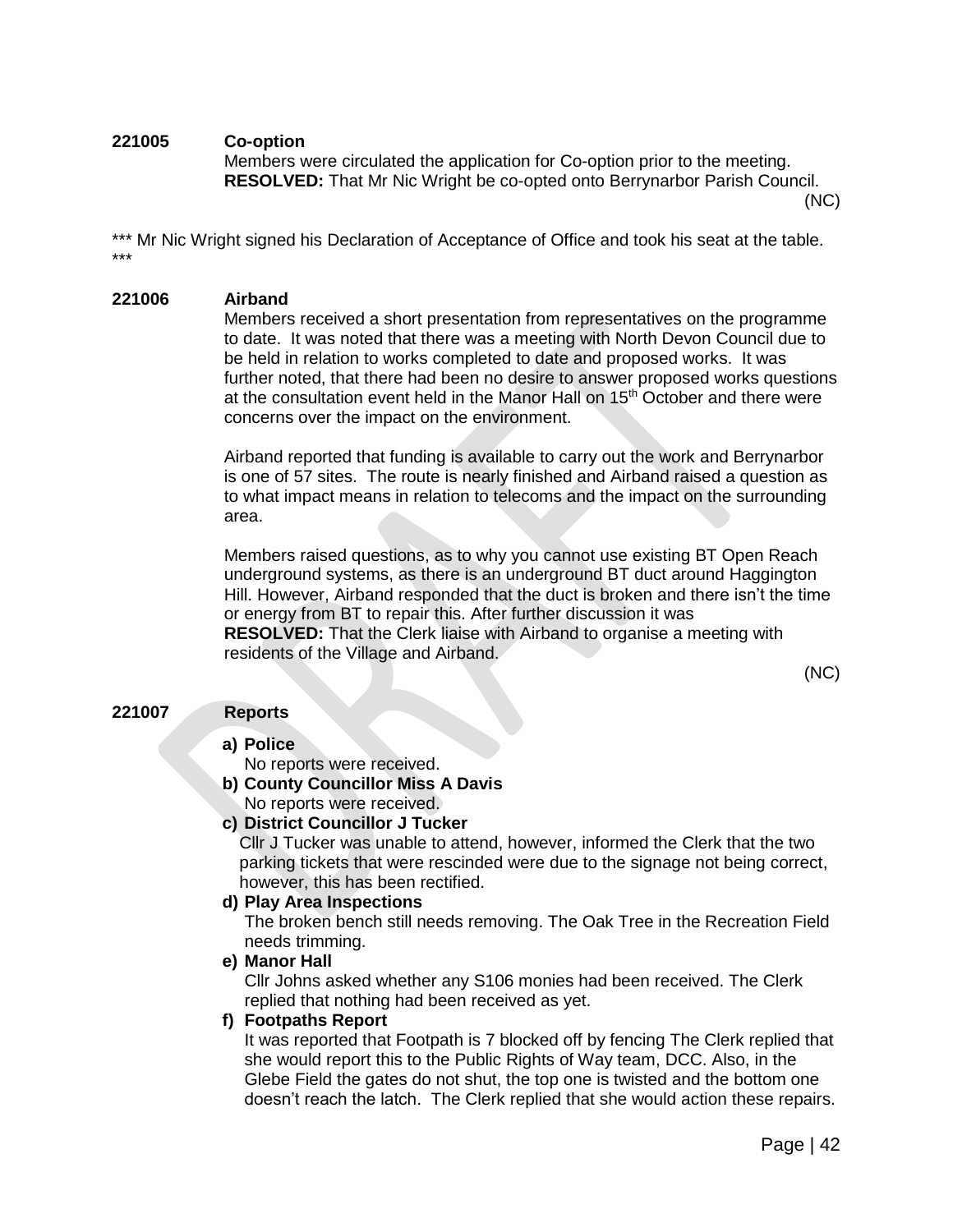## **g) Dog Exercise Area**

No reports received.

**h) Meetings/events** 

No reports received.

#### **221008 Berrynarbor Car park**

\*\*\* Cllr Wright left the meeting. \*\*\*

\*\*\* Cllr S Barten declared a DPI as she has a business in the vicinity. \*\*\*

The Clerk reported that after correspondence placed in the Newsletter, she had received 7 feedbacks, 4 asking for the regulations to remain and 3 asking for the regulations to be made to allow parking for 7 days.

Members reported that the Council made the decision previously to change the parking regulations to 24 hours as residents were unhappy with the number of cars being parked and motorhome and campervans used the car park as a base and the lavatories to dispose of sewage and water.

\*\*\* The meeting and standing orders was suspended\*\*\*

\*\*\* Cllr Wright returned to the meeting. \*\*\* The meeting was reconvened.

Cllr Wright felt that his business could benefit from the regulations remaining. The Clerk advised Cllr Wright to declare a DPI given his statement.

\*\*\* Cllr Wright declared a DPI. \*\*\* The meeting became inquorate; therefore, the Clerk would ask for an extension due to being inquorate and also that the Council did not receive the Consultation paperwork when first sent out.

**221009 Planning Applications 70532. Moorings, Watermouth, Ilfracombe** First Floor Extension with alterations to external elevation and replacement windows to all areas. **RESOLVED:** To recommend approval

#### **70498**. **Barn Cottage, Berrynarbor, Ilfracombe**

(NC)

Single Storey Entrance link and two storey extension to form additional accommodation. Members raised a question as to whether there would be a clause on the

property to ensure that it is a permanent residence and it cannot become a second home.

**RESOLVED:** To recommend approval.

(NC)

#### **221010 GDPR/Data Protection Act 2018 RESOLVED:** To approve the renewal of the Annual Data Protection fee of £40.00.

(NC)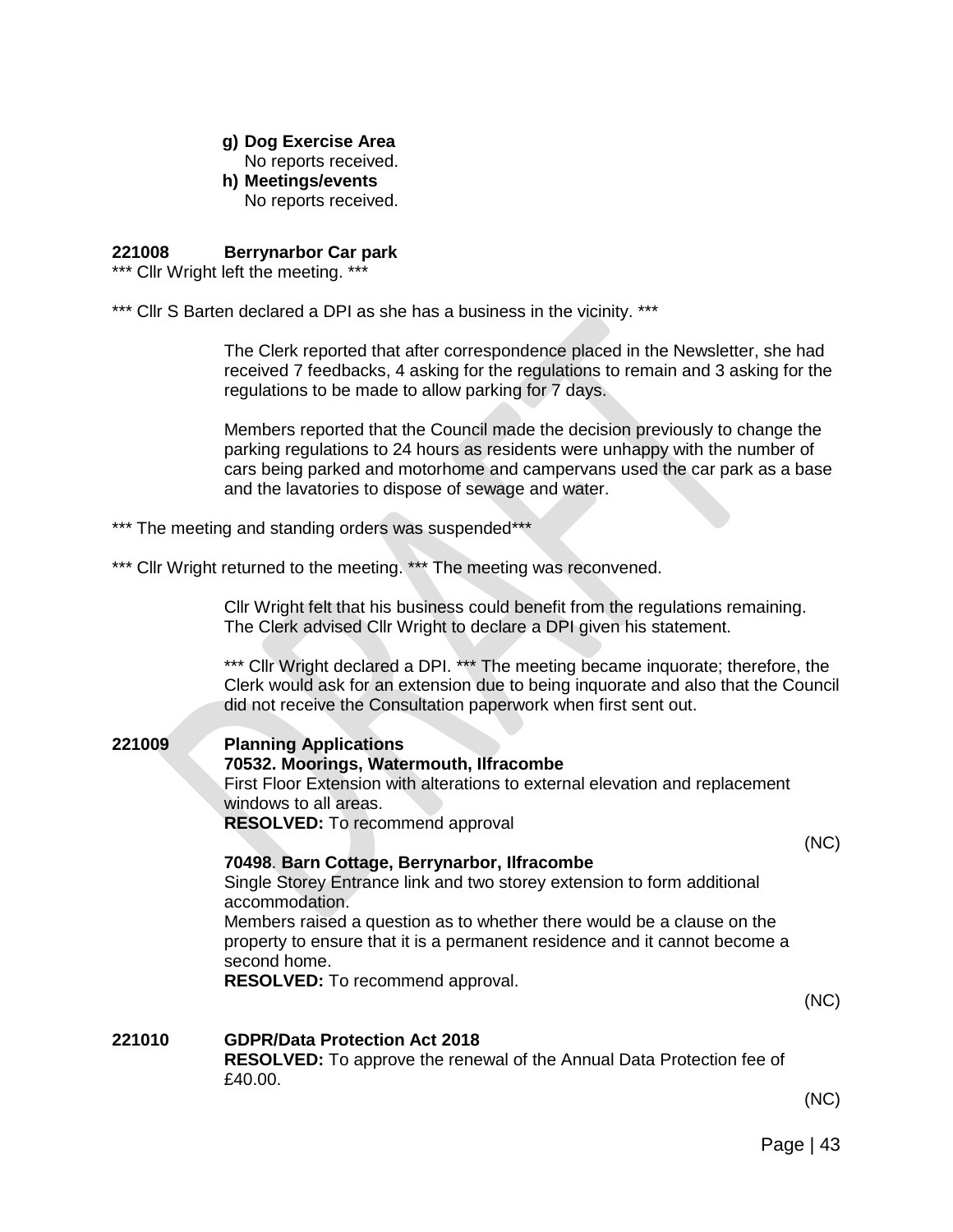| 221011 | <b>Payments/Receipts</b><br><b>Payments</b>                                                                                                                                                                                                                                |               |
|--------|----------------------------------------------------------------------------------------------------------------------------------------------------------------------------------------------------------------------------------------------------------------------------|---------------|
|        | Salaries (October)                                                                                                                                                                                                                                                         | £431.22 (net) |
|        | <b>HMRC PAYE October</b>                                                                                                                                                                                                                                                   | £206.60       |
|        | <b>Clerk's Expenses</b>                                                                                                                                                                                                                                                    | £52.20        |
|        | <b>Toilet Cleaning</b>                                                                                                                                                                                                                                                     | £100.00       |
|        | Western Web                                                                                                                                                                                                                                                                | £120.00       |
|        | <b>British Gas, Toilet Elect</b>                                                                                                                                                                                                                                           | £21.92        |
|        | Online Playgrounds - New seat                                                                                                                                                                                                                                              | £135.60       |
|        | ICO, Data Protection fee                                                                                                                                                                                                                                                   | £40.00        |
|        | A Stanbury - bunker materials                                                                                                                                                                                                                                              | £70.32        |
|        | <b>Manor Hall Committee Hall Hire</b>                                                                                                                                                                                                                                      | £13.00        |
|        | Fremington Parish Council - photocopying                                                                                                                                                                                                                                   | £7.37         |
|        | <b>TOTAL:</b>                                                                                                                                                                                                                                                              | £1198.23      |
|        | <b>Receipts</b>                                                                                                                                                                                                                                                            |               |
|        | Interest                                                                                                                                                                                                                                                                   | £0.51         |
|        | Precept                                                                                                                                                                                                                                                                    | £8772.17      |
|        | <b>TOTAL:</b>                                                                                                                                                                                                                                                              | £8772.68      |
|        | RESOLVED: That the payments above totalling £1199.23 and receipts totalling<br>£8772.68 be approved and actioned by the Clerk.                                                                                                                                             |               |
|        |                                                                                                                                                                                                                                                                            | (NC)          |
|        |                                                                                                                                                                                                                                                                            |               |
| 221012 | <b>Citizens Advice</b>                                                                                                                                                                                                                                                     |               |
|        | Members received a funding request from Citizens Advice.                                                                                                                                                                                                                   |               |
|        | <b>RESOLVED:</b> That a grant of £50.00 be made.                                                                                                                                                                                                                           |               |
|        |                                                                                                                                                                                                                                                                            | (NC)          |
|        |                                                                                                                                                                                                                                                                            |               |
| 221013 | Road Traffic Accident - Berrydown                                                                                                                                                                                                                                          |               |
|        | Further to Minute No: 100911 no further correspondence had been received<br>regarding the progression of measures to elleviate the safety concerns at<br>Berrydown, there it was<br><b>RESOLVED:</b> That the Clerk writes to Cllr Davis, DCC to ascertain if any progress |               |
|        |                                                                                                                                                                                                                                                                            |               |
|        |                                                                                                                                                                                                                                                                            |               |
|        |                                                                                                                                                                                                                                                                            |               |
|        | has been made on the matter.                                                                                                                                                                                                                                               |               |
|        |                                                                                                                                                                                                                                                                            | (NC)          |
| 221014 | <b>Community Governance Review</b>                                                                                                                                                                                                                                         |               |
|        |                                                                                                                                                                                                                                                                            |               |
|        | Members were circulated correspondence from North Devon Council on a<br>Community Governance Review, however, it was noted that any Parishes that                                                                                                                          |               |
|        |                                                                                                                                                                                                                                                                            |               |
|        | had revised Electoral arrangements following the District Ward Boundary Review<br>are not likely to be reviewed as the guidance states that they are protected from                                                                                                        |               |
|        | reviews for five years unless consent is granted by the Local Government                                                                                                                                                                                                   |               |
|        | Boundary Commission.                                                                                                                                                                                                                                                       |               |
|        | <b>RESOLVED:</b> That the information be received and noted.                                                                                                                                                                                                               |               |
|        |                                                                                                                                                                                                                                                                            | $\sim$        |

(NC)